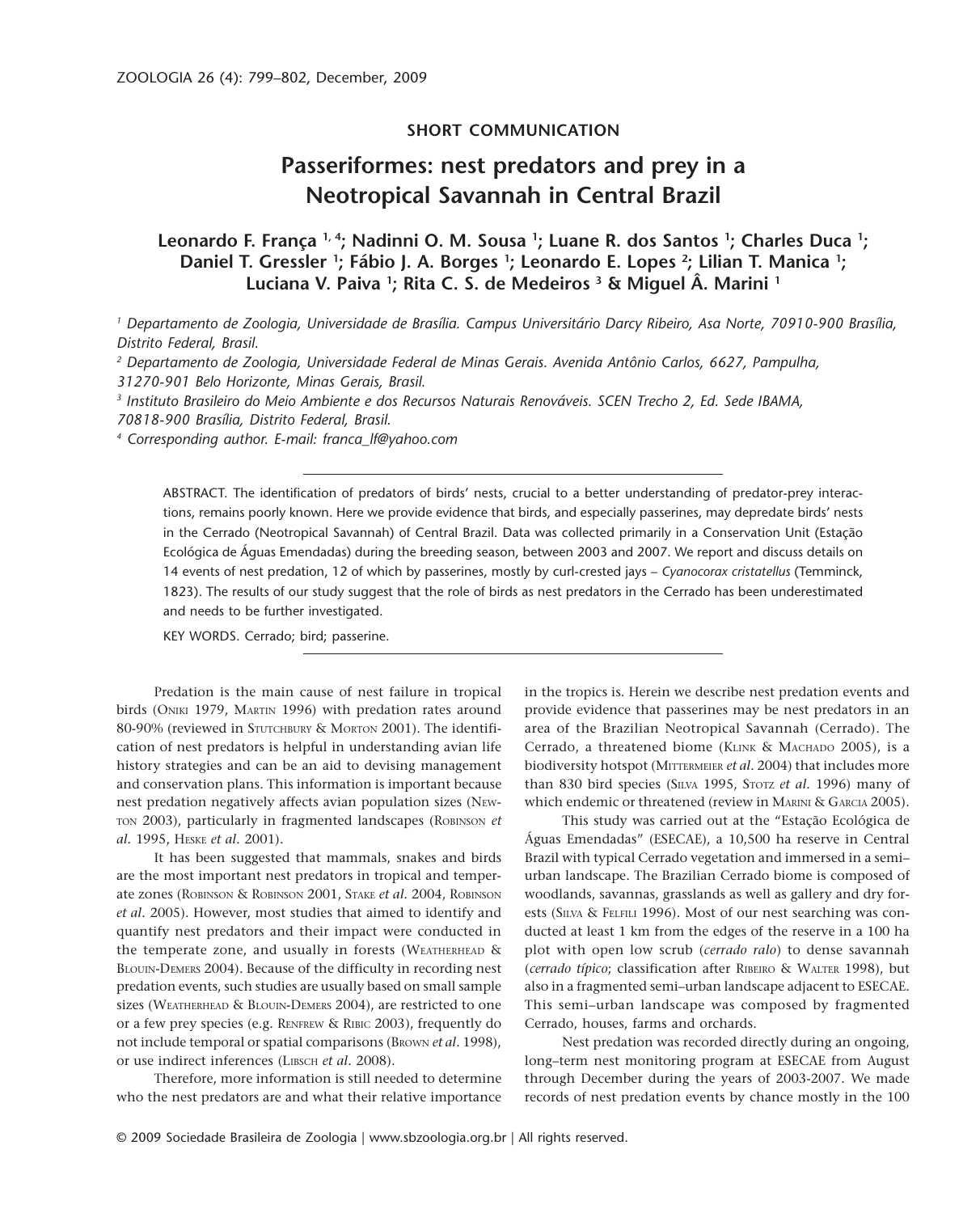ha plot  $(N = 14$  nests) and once in the semi-urban landscape. Direct observations were conducted from 06:00 a.m. to 6:00 p.m., and were combined with video-monitoring of passerine nests, monitoring of nest contents, observations on parental behavior at nests, following bird groups, or randomly walking in the area. In this study, we report only direct records of nest predation events. Nomenclature follows CBRO (2008).

According to our observations, passerines seem to act as nest predators in our study area. We identified both predators and preys in 13 of the 14 events recorded. The curl–crested jay, *Cyanocorax cristatellus* (Temminck, 1823), was a predator in seven of the 14 events (Tab. I). Three other species of passerines and a Bucconidae – white–eared puffbird, *Nystalus chacuru* (Vieillot, 1816) – were also recorded as predators and seven species of passerines were prey (Tab. I). In one case the interaction was intra–specific – lesser elaenia, *Elaenia chiriquensis* Lawrence, 1865 – as prey and predator. In nine occasions predators were in monospecific groups of at least two individuals (Tab. I). However, only once – white–rumped tanager *Cypsnagra hirundinacea* (Lesson, 1831) as predator (Tab. I) – we observed more than one individual consuming the contents of a nest. There was one instance of a mammal (feral dog) predating on a nest at a height of 56 cm. In the latter case, a single egg was eaten and the nest was only slightly disturbed.

Predation occurred in eight nests during incubation stage and in six during nestling stage. Nestlings were depredated five times by curl–crested jay and once by white–eared puffbird. There were more than one egg or nestling in six depredated nests and only once we observed all nest contents being removed. This provides evidence of partial nest predation in the study area. When eggs where depredated, we found no egg remains three times, egg shells twice and blood remains once (Tab. I). Predation occurred 13 times early in the morning, before 9:00 a.m., and only once in the afternoon (6:00 p.m.) (Tab. I).

This study is apparently the first carried out in a naturally open Neotropical landscape, limiting comparisons. Among 14 previous studies on the nest predators evaluated, only two were conducted in wet forests from the tropical zone (ROBINSON & ROBINSON 2001, ROBINSON *et al.* 2005), while 12 were carried out in temperate regions – 10 in the United States, one in Germany and one in New Zealand (BROWN *et al.* 1998, THOMPSON *et al.* 1999, FARNSWORTH & SIMONS 2000, PIETZ & GRANFORS 2000, MORRISON & BOLGER 2002, LIEBEZEIT & GEORGE 2003, RENFREW & RIBIC 2003, SAWIN *et al.* 2003, STAKE & CIMPRICH 2003, THOMPSON & BURHANS 2003, SCHAEFER 2004, STAKE *et al.* 2004). Five of them took place in open landscapes, but only one in a preserved area.

We recorded mostly passerines predating nests (12 of 14 records), especially the curl–crested jay. In other habitats, the importance of birds in nest predation events is either small or is shared among other taxa. For instance, in a lowland forest, birds, snakes and mammals were recorded as nest predators during nest monitoring (ROBINSON & ROBINSON 2001). In the Amazon and the Atlantic forests, both toucans and monkeys were observed pre-

dating nests (FEEKES 1981, ROBINSON *et al.* 2005, DUCA & MARINI 2004). Additionally, in some studies, snakes have been pointed out as the most important predators (WEATHERHEAD & BLOUIN-DEMERS 2004, ROBINSON *et al.* 2005). A study conducted at the edge of ESECAE revealed that birds (beak marks) were the most common predators (> 90% of the marks) of artificial nests baited with plasticine eggs (FRANÇA & MARINI 2009). However, in our study the relative importance of birds and other predators in nest predation events at ESECAE can not be evaluated due to the opportunistic nonsystematic way that data was collected. Despite this limitation, our observations allow us to suggest that birds, and especially passerines, may be part of the predator community at ESECAE.

From the 14 studies cited above, 72% reported passerines as nest predators (e.g. THOMPSON & BURHANS 2003, STAKE et al. 2004). However, in most cases only crows and/or blackbirds (88%) were identified as nest predators (e.g. FARNSWORTH & SIMONS 2000, STAKE & CIMPRICH 2003). Blackbirds as predators were represented only by the brown-headed cowbird, *Molothrus ater* (Boddaert, 1783). Some tyrant flycatchers were also mentioned as nest predators (reviewed in LOPES *et al.* 2005), as well as wrens, whose egg destruction behavior seems to be common (FLEISCHER & TARR 1995, RODRIGUES 2005). Our study is the first to report nest predation by tanagers and is one of a few reporting several species and families of passerines (Tyrannidae, Thraupidae and Corvidae) as nest predators.

Intraspecific predation (reported here for *E. chiriquensis*) does not seem to be a common behavior among birds (BROWN *et al.* 1998, FARNSWORTH & SIMONS 2000, ROBINSON & ROBINSON 2001). Also, it does not happen even in manipulated conditions, when nests are relocated next to other conspecifics (SAWIN *et al.* 2003). However, the migratory marsh wren, *Cistothorus palustris* (Wilson, 1810), destroys and eats the contents of nests of conspecifics in order to reduce competition for food around its territory (POOLE & GILL 1997). This hypothesis could be tested with *E. chiriquensis*, which is also a migratory species and occurs in our study area in high densities during its breeding season.

Remains of nest predation were not appropriate to allow the identification of nest predators in this study. The strategy of identifying predators using the evidences left in the nest had already been considered inefficient by MARINI & MELO (1998). Also, studies using nest video monitoring to compare the predator recorded with the evidences left in the nest confirmed the inefficiency of the method to identify predators (PIETZ & GRANFORS 2000, THOMPSON & BURHANS 2003). Studies with thermistors (temperature sensors) placed in nests allow the record of the time of nest predation events but not the identification of nest predators (LIBSCH *et al.* 2008).

We suggest that the importance of birds as nest predators in the Cerrado region be further investigated because they may be more frequent predators than previously thought. Further studies aiming this subject may improve our knowledge about the evolution of local bird life histories, and enable the elaboration of more efficient management strategies for tropical birds.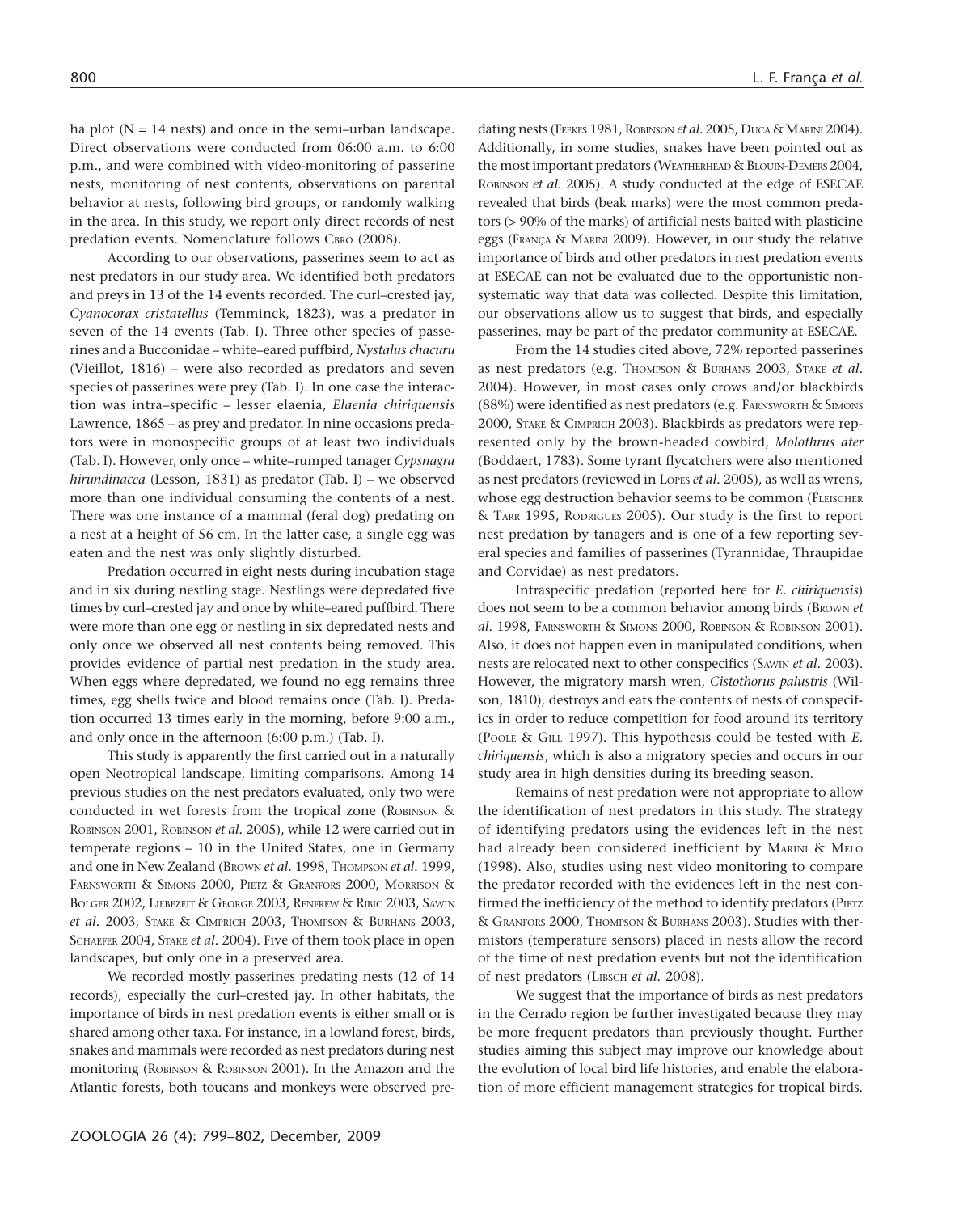| Taxa                                         | Predator<br>Number of individuals |                          | Prey                                                |              |                          |             |            |
|----------------------------------------------|-----------------------------------|--------------------------|-----------------------------------------------------|--------------|--------------------------|-------------|------------|
|                                              |                                   |                          |                                                     | Nest content |                          |             |            |
|                                              | Present                           | Consumed                 | Species                                             | Item         | <b>Before</b>            | After       | Remain     |
| Piciformes                                   |                                   |                          |                                                     |              |                          |             |            |
| Bucconidae                                   |                                   |                          |                                                     |              |                          |             |            |
| Nystalus chacuru (Vieillot,<br>1816)         | $\mathbf{1}$                      | $\mathbf{1}$             | E. chiriquensis Lawrence, 1865                      | Nestling     | 3                        | 2           |            |
| Passeriformes                                |                                   |                          |                                                     |              |                          |             |            |
| Tyrannidae                                   |                                   |                          |                                                     |              |                          |             |            |
| Elaenia chiriquensis                         | 1                                 | $\mathbf{1}$             | E. chiriquensis                                     | Egg          | 2                        | 1           |            |
| Corvidae                                     |                                   |                          |                                                     |              |                          |             |            |
| Cyanocorax cristatellus<br>(Temminck, 1823)  | $>$ 3                             | $\equiv$                 | Suiriri suiriri (Vieillot, 1818)                    | Egg          | $\geq 1$                 | $\mathbf 0$ | Blood      |
| C. cristatellus                              | 4                                 | $\overline{\phantom{0}}$ | Turdus amaurochalinus Cabanis,<br>1850              | Egg          | 3                        | 0           | None       |
| C. cristatellus                              | $>$ 3                             | $\mathbf{1}$             | non identified passerine                            | Nestling     |                          |             |            |
| C. cristatellus                              | $\overline{4}$                    | $\mathbf{1}$             | Tyrannus savana Vieillot, 1808                      | Nestling     | $\overline{\phantom{0}}$ |             |            |
| C. cristatellus                              |                                   | 1                        | Suiriri islerorum Zimmer, Whittaker<br>& Oren, 2001 | Nestling     | $\mathbf{1}$             | $\mathbf 0$ | None       |
| C. cristatellus                              | 2                                 | $\mathbf{1}$             | Cypsnagra hirundinacea (Lesson,<br>1831)            | Nestling     | 1                        | $\mathbf 0$ |            |
| C. cristatellus                              | >1                                | $\mathbf{1}$             | E. chiriquensis                                     | Nestling     | 2                        | 1           |            |
| Thraupidae                                   |                                   |                          |                                                     |              |                          |             |            |
| Neothraupis fasciata<br>(Lichtenstein, 1823) | 2                                 | $\mathbf{1}$             | E. chiriquensis                                     | Egg          | $\geq 1$                 | 0           | Egg shell  |
| N. fasciata                                  | 1                                 | $\mathbf{1}$             | E. chiriquensis                                     | Egg          | 2                        | $\mathbf 0$ | Egg shell* |
| Cypsnagra hirundinacea                       | 3                                 | $\mathbf{1}$             | E. chiriquensis                                     | Egg          | 1                        | $\mathbf 0$ | Egg shell  |
| C. hirundinacea                              | 2                                 | $\overline{2}$           | Mimus saturninus (Lichtenstein,<br>1823)            | Egg          | 3                        | 1           |            |
| Mammalia                                     |                                   |                          |                                                     |              |                          |             |            |
| Canis domesticus (Linnaeus,<br>1758)         | $\mathbf{1}$                      | $\mathbf{1}$             | E. chiriquensis                                     | Egg          | 1                        | $\mathbf 0$ | None       |

Table I. Predator species, number present during the predation event (present), and items consumed at the nest; prey species, type of item in the nest (egg or nestling), number of items in the nest before and after predation and evidences left by the predator recorded in each predation observed in Brazilian central Cerrado. Sistematic order after CBRO (2008).

\* Egg shells that were immediately removed by *E. chiriquensis*.

### **ACKNOWLEDGEMENTS**

We would like to thank the administrators of ESECAE (GDF-DF) for allowing this study to take place in the reserve. This study was partially funded by research grants from CNPq, FAPDF, FUNPE, FINATEC, and graduate programs of Ecology and of Animal Biology (UnB), Fundação O Boticário de Proteção à Natureza, Neotropical Grassland Conservancy and Animal Behavior Society. Several authors held scholarships from CAPES or CNPq and MÂM held a researcher fellowship from CNPq.

### **LITERATURE CITED**

- BROWN, K.P.; H. MOLLER; J. INNES & P. JANSEN. 1998. Identifying predators at nests of small birds in a New Zealand forest. **Ibis 140** (2): 274-279.
- CBRO. **Lista das Aves do Brasil.** Comitê Brasileiro de Registros Ornitológicos. Available online at: http://www.cbro.org.br [Accessed: 08/IV/2008].
- DUCA, C. & M.Â. MARINI. 2004. Aspectos da nidificação de *Cacicus haemorrhous* (Passeriformes, Icterinae) no sudeste do Brasil.